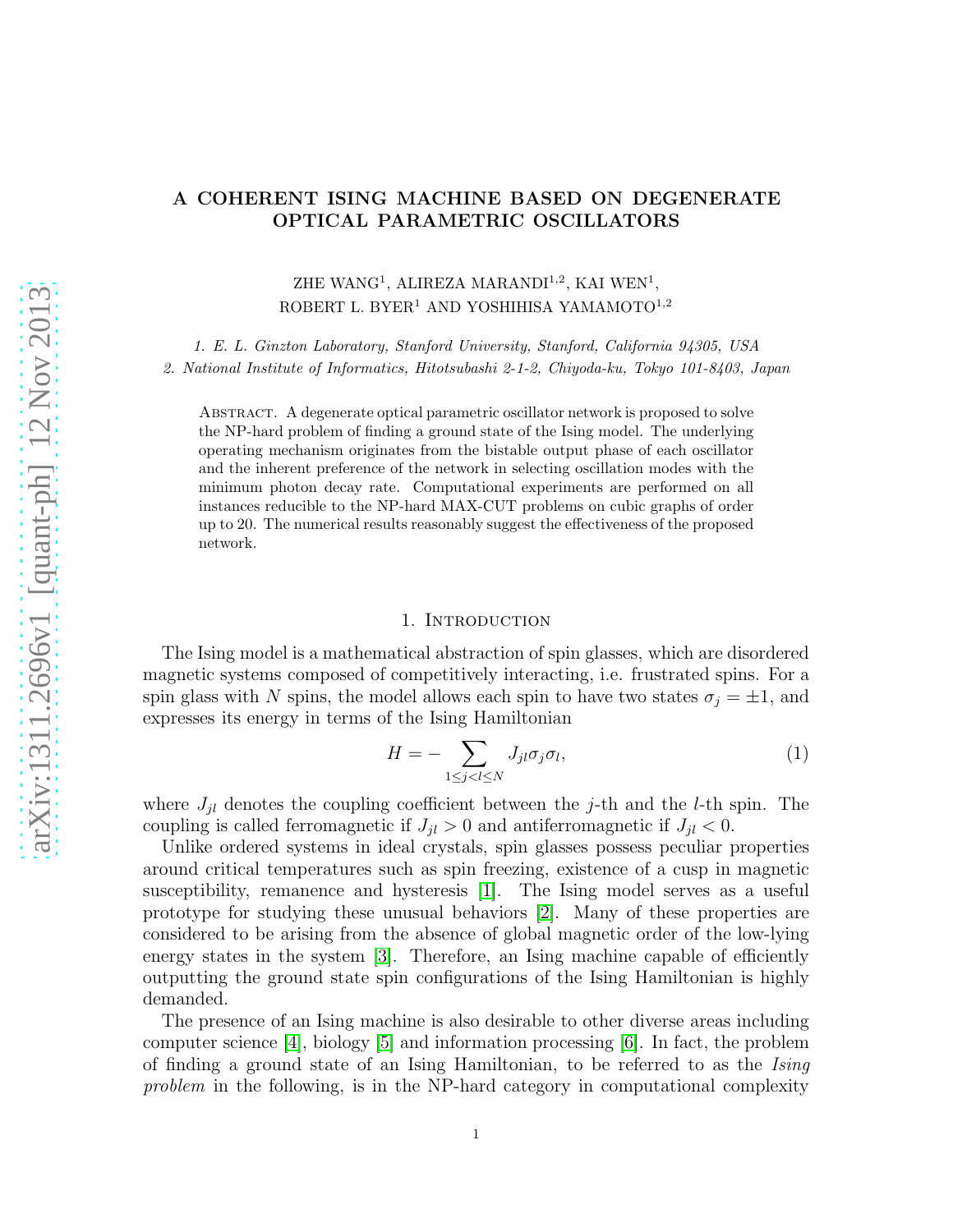[\[7\]](#page-15-6). Many combinatorial optimization problems arising in various areas belong to the same category. For instance, the MAX-CUT problem on an undirected graph  $G = (V, E)$  with an edge weight function  $w : E \to \mathbb{R}$  is one of them, where V and E denote the sets of vertices and edges respectively. The goal of the MAX-CUT problem is to find a cut  $(S, V \setminus S)$  such that the sum of the weight of the edges with one endpoint in S and the other in  $V \setminus S$  is maximized over all possible cuts [\[8\]](#page-15-7). Let  $w_{jl} = w_{lj}$  be the edge weight if  $(j, l) \in E$  and  $w_{jl} = 0$  if  $(j, l) \notin E$ , and  $\sigma_j = +1$  if the j-th vertex is in S and  $\sigma_j = -1$  if not. The weight of a cut S is thus given by

$$
w(S) = \sum_{j \in S, l \in V \setminus S} w_{jl} = \frac{1}{4} \sum_{j,l \in V} w_{jl} - \frac{1}{4} \sum_{j,l \in V} w_{jl} \sigma_j \sigma_l.
$$

When the coupling coefficient  $J_{jl}$  in the Ising model is chosen to be  $-w_{jl}$ , any maximum cut of the given graph can be converted to a ground state of the corresponding Ising problem and vice versa. Likewise, NP-hard problems are reducible to each other by polynomial transformations.

Once a polynomial time algorithm is available for one member of the NP-hard problems, all the problems in this category can be solved efficiently [\[9\]](#page-15-8). So far no such method is known and these problems are commonly believed to be intractable. Nevertheless, many attempts have still been undertaken to tackle them. The simulated annealing algorithm is designed by mimicking the thermal annealing procedure in metallurgy [\[10\]](#page-15-9). Making use of the quantum tunneling process, quantum annealing technique was also formulated [\[11\]](#page-16-0) and is shown to have superior performance over simulated annealing [\[12\]](#page-16-1). As a variant of quantum annealing, quantum adiabatic computation was devised according to the adiabatic theorem of quantum mechanics [\[13\]](#page-16-2), with computational power equivalent to that of a quantum computer based on unitary gates [\[14,](#page-16-3) [15\]](#page-16-4). Despite the fact that none of these methods are generally proven to be efficient, taking advantage of fundamental principles in physics has shed new light on solving NP-hard problems. In this regard, it is worthwhile studying the computational ability of other promising physical systems to search for alternative approaches.

Lasers are open dissipative systems that undergo second-order phase transition at the oscillation threshold. Potentially oscillating modes in a laser compete for the available gain and reduce the gain accessible to other modes due to the crosssaturation effect [\[16\]](#page-16-5). Since the mode with the minimum threshold gain is more likely to be excited first, it has the edge over other modes to spontaneously emerge through the mode competition. This phenomenon is to be referred to as the *minimum qain* principle in the following. It is demonstrated that the overall photon decay rate in a mutually injection-locked laser network can be engineered to be in the form of an Ising Hamiltonian [\[17\]](#page-16-6). Each laser in the network is polarization degenerate, and it represents Ising  $\sin$  +1 in the case that right circularly polarized photons outnumber left circularly polarized photons and Ising spin −1 in the opposite case. Each combination of the polarization of all lasers is considered to be a global mode of the whole network. Numerical simulations have shown evidence in favor of the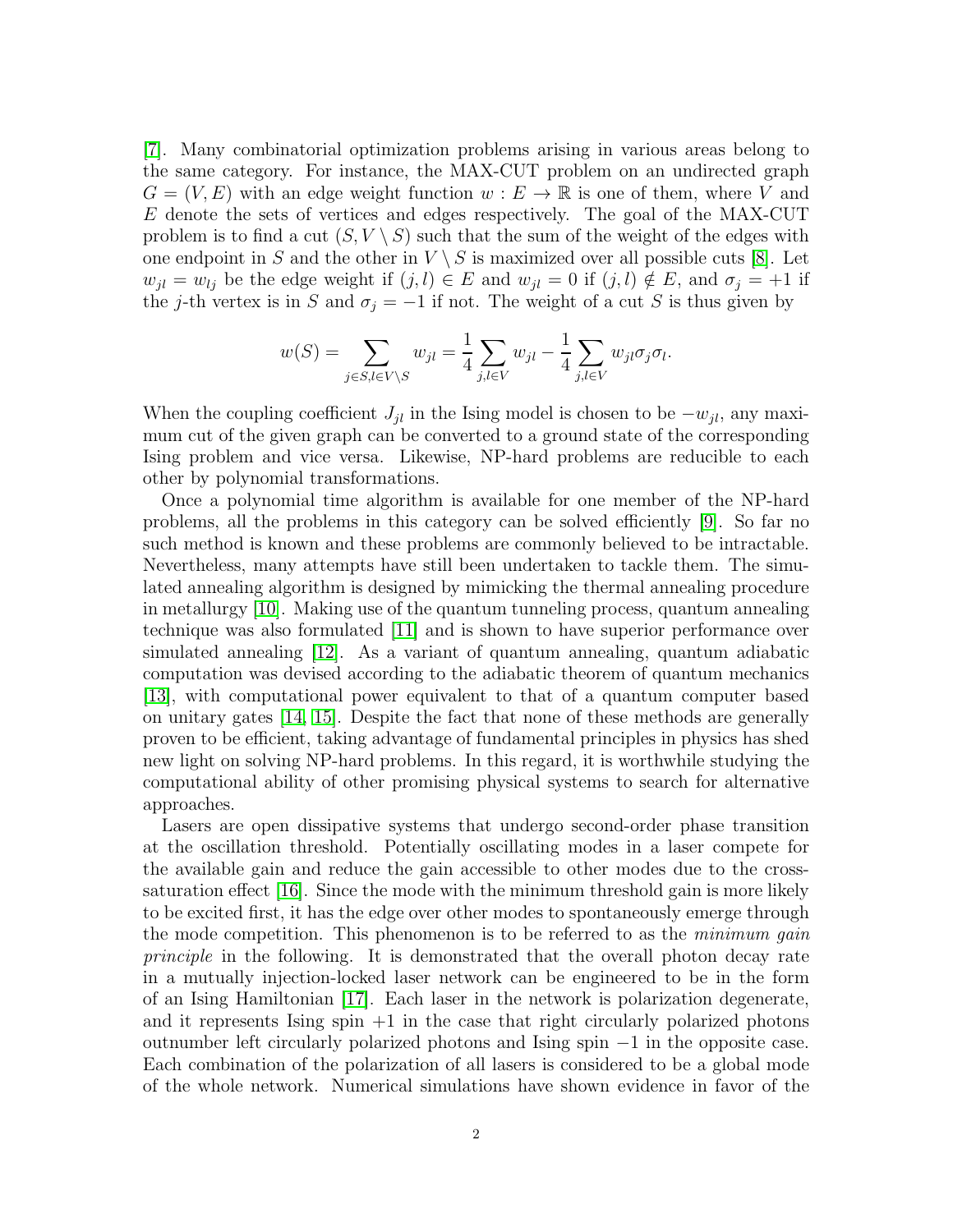minimum gain principle. For the select Ising problems, the network is likely to oscillate in global modes with the minimum photon decay rate. Moreover, the transient time of the network to the steady state is estimated to be determined by the mutual injection signals among the lasers, which does not scale with the number of spins in the Ising problem [\[18\]](#page-16-7).

Degenerate parametric oscillators are also open dissipative systems that experience second-order phase transition at the oscillation threshold [\[19\]](#page-16-8). Due to the phase-sensitive amplification, however, an oscillator operating above the threshold can only oscillate with one of two possible phases. In the early development of digital computers, logic circuits were built from electrical oscillators of this type by using the bistability of their output phases [\[20\]](#page-16-9). The phase that an oscillator would take from the two equally preferred outcomes is randomly determined by the noise. In the case of a degenerate optical parametric oscillator (OPO), quantum noise associated with the optical parametric down conversion during the oscillation build-up takes the charge [\[21\]](#page-16-10). Based on this property, a quantum random number generator was implemented by taking XOR of the phases of two independently oscillating degenerate OPOs [\[22\]](#page-16-11). In these applications, some computational abilities of parametric oscillators were explored, but the oscillators were merely treated as individual binary digits.

This paper is concerned with collective behaviors of a degenerate OPO network. It is the first proposal to build a coherent Ising machine from phase-sensitive oscillators like degenerate OPOs as opposed to phase-insensitive oscillators like lasers. Moreover, the proposed Ising machine achieves substantial improvement in performance compared to the aforementioned one based on lasers, as will be mentioned in section [6.](#page-14-0)

In the proposed network, each degenerate OPO is identified as an Ising spin by its binary output phase. Each particular overall phase configuration of the network becomes a global mode and represents an Ising spin state. In order to solve an Ising problem, the output fields of the degenerate OPOs are coherently injected to others with the amplitudes and phases governed by the coupling coefficients in the given problem. Under appropriate implementation, the overall photon decay rate of the global mode is proportional to the energy of the corresponding Ising spin state. Since the minimum gain principle is also applicable to the mode selection, the network will probably give a solution to the NP-hard Ising problem.

The paper is structured as follows. Section [2](#page-3-0) prepares the theoretical groundwork for examination of the proposed network through the study of a single degenerate OPO. Section [3](#page-4-0) presents the dynamical equations of the network, and analyzes its steady state properties which are essential for the computational ability as an Ising machine. To illustrate the situations that the network solves the Ising problem, the case of two coupled degenerate OPOs are discussed in section [4.](#page-8-0) Performance of the network is evaluated by conducting computational experiments against the NP-hard MAX-CUT problem on cubic graphs [\[23\]](#page-16-12) in section [5.](#page-10-0) Finally, section [6](#page-14-0) concludes the paper.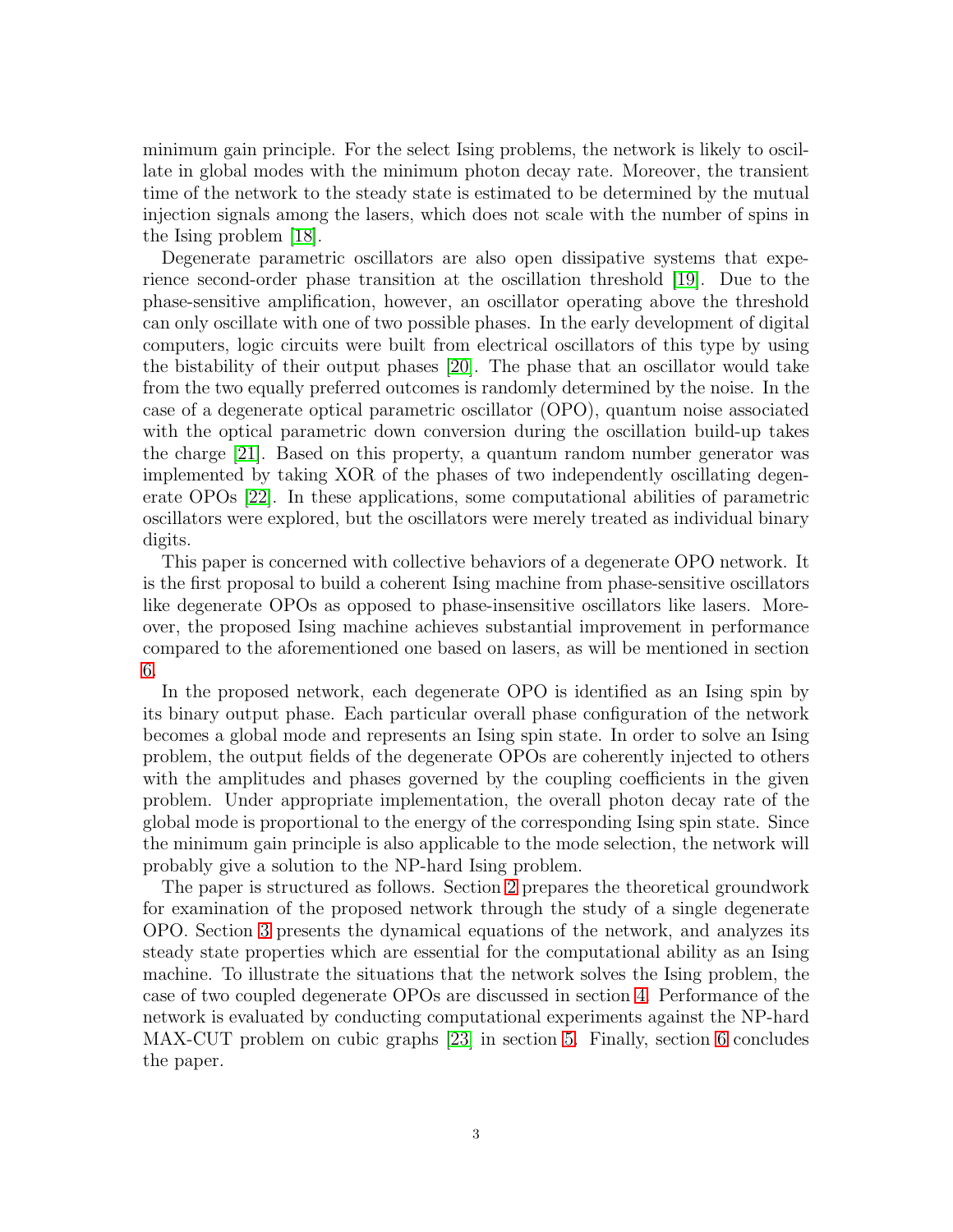# 2. A Single Degenerate OPO

<span id="page-3-0"></span>A degenerate OPO consists of a second order nonlinear crystal placed in an optical cavity. Under the drive of a coherent external pump  $F_p$  at frequency  $\omega_p$ , a pump field is excited inside the cavity. Due to the second order susceptibility of the nonlinear crystal, a signal field at frequency  $\omega_s$  is generated from the pump field such that  $\omega_p = 2\omega_s$ . Assume that  $F_p$  is classical and its phase is the reference phase of the oscillator. The Hamiltonian of a degenerate OPO is hence given by

<span id="page-3-1"></span>
$$
H = H_0 + H_{int} + H_{irr}
$$
  
\n
$$
H_0 = \hbar \omega_s \hat{a}_s^{\dagger} \hat{a}_s + \hbar \omega_p \hat{a}_p^{\dagger} \hat{a}_p
$$
  
\n
$$
H_{int} = i\hbar \frac{\kappa}{2} (\hat{a}_s^{\dagger 2} \hat{a}_p - \hat{a}_s^2 \hat{a}_p^{\dagger})
$$
  
\n
$$
+ i\hbar \sqrt{\gamma_p} (\hat{a}_p^{\dagger} F_p e^{-i\omega_p t} - \hat{a}_p F_p e^{i\omega_p t})
$$
  
\n
$$
H_{irr} = i\hbar \sqrt{\gamma_s} (\hat{a}_s^{\dagger} \hat{B}_s - \hat{a}_s \hat{B}_s^{\dagger})
$$
  
\n
$$
+ i\hbar \sqrt{\gamma_p} (\hat{a}_p^{\dagger} \hat{B}_p - \hat{a}_p \hat{B}_p^{\dagger}).
$$
\n(2)

Here,  $H_0$  represents the energies of the signal and the pump fields inside the cavity, where  $\hat{a}_s^{\dagger}$ ,  $\hat{a}_s$  are the creation and annihilation operators for the signal field, and  $\hat{a}_p^{\dagger}$ ,  $\hat{a}_p$ are the counterparts for the pump field. Also, the first term in  $H_{\text{int}}$  describes the nonlinear coupling between the signal and the pump fields, where  $\kappa$  is the parametric gain due to the second order susceptibility of the nonlinear crystal; whereas the second term shows the excitation of the internal pump field by the external pump. Finally,  $H_{irr}$  denotes the irreversible interaction between cavity fields and the reservoir, where  $\hat{B}_s, \hat{B}_p$  are reservoir operators with continuous spectra in the frequency domain, and  $\gamma_s$ ,  $\gamma_p$  are the signal and the pump photon decay rates from the cavity  $|24|$ .

From the Hamiltonian in eq.[\(2\)](#page-3-1), the Heisenberg-Langevin equations of a degenerate OPO can be derived as

$$
\frac{d}{d\tau}\hat{A}_s = -\frac{\gamma_s}{2}\hat{A}_s + \kappa \hat{A}_s^{\dagger}\hat{A}_p + \sqrt{\gamma_s}\hat{f}_s
$$

$$
\frac{d}{d\tau}\hat{A}_p = -\frac{\gamma_p}{2}\hat{A}_p - \frac{\kappa}{2}\hat{A}_s^2 + \sqrt{\gamma_p}\left(F_p + \hat{f}_p\right),
$$

where  $\hat{A}_s = \hat{a}_s e^{i\omega_s \tau}$ ,  $\hat{A}_p = \hat{a}_p e^{i\omega_p \tau}$  denote the slowly varying signal and pump operators in the rotating frame, and  $\hat{f}_s, \hat{f}_p$  are the time-dependent noise operators to the signal and the pump fields, respectively [\[25\]](#page-16-14).

The c-number Langevin equations subsequently follow from converting each operator in the above equations to a complex number. Moreover, under the condition  $\gamma_s \ll \gamma_p$ , the pump field can be adiabatically eliminated since it immediately follows the change of the signal field. With this slaving principle, the c-number Langevin equations reduce to a single stochastic differential equation

<span id="page-3-2"></span>
$$
\frac{d}{d\tau}\tilde{A}_s = -\frac{\gamma_s}{2}\tilde{A}_s + \kappa \left(\frac{2}{\sqrt{\gamma_p}}F_p - \frac{\kappa}{\gamma_p}\tilde{A}_s^2\right)\tilde{A}_s^* + \frac{2\kappa}{\sqrt{\gamma_p}}\tilde{A}_s^*\tilde{f}_p + \sqrt{\gamma_s}\tilde{f}_s,\tag{3}
$$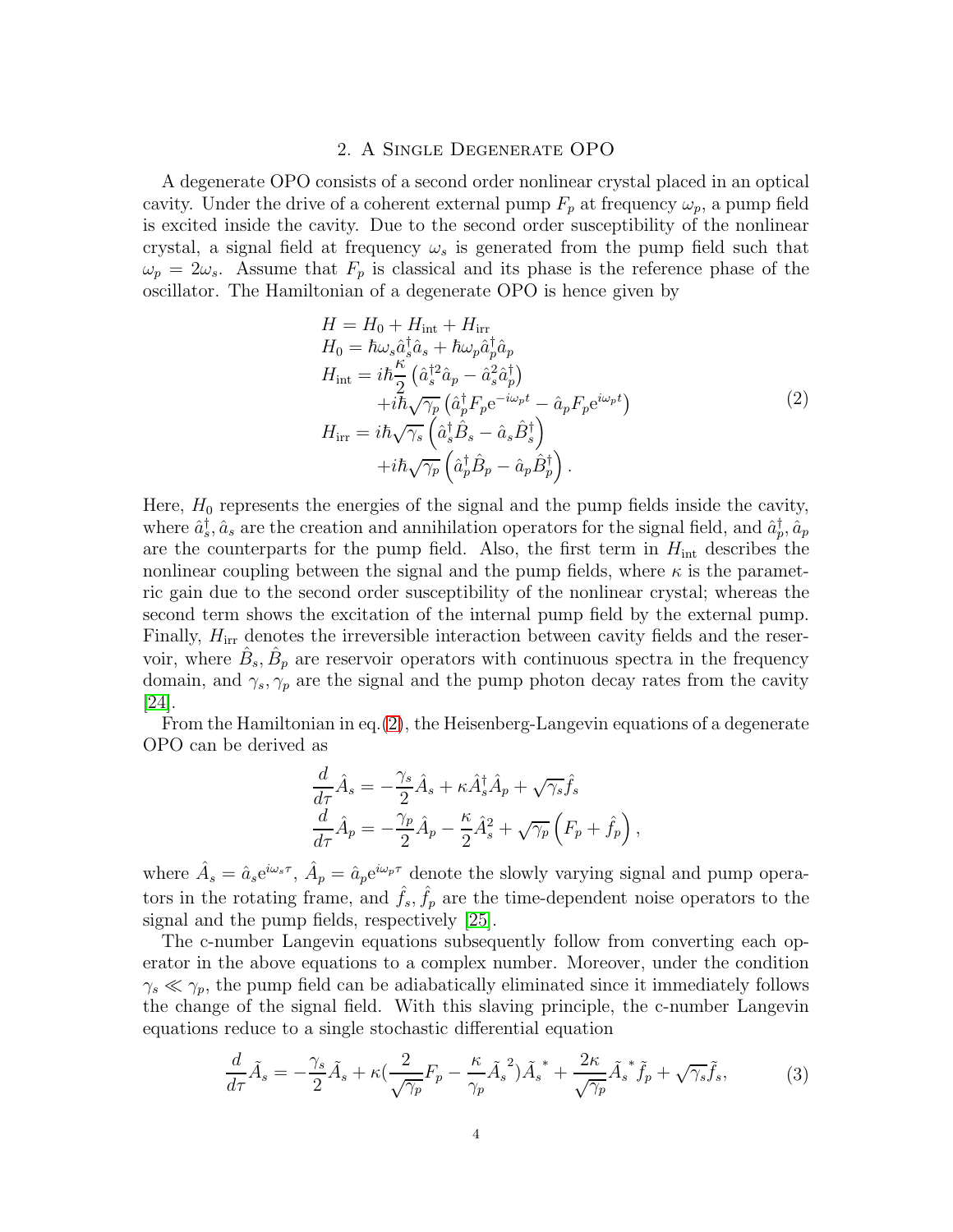

<span id="page-4-1"></span>FIGURE 1. Variances of the in-phase and the quadrature components of the signal field at the steady state at different pump levels when  $\gamma_s = 1, \gamma_p = 100$ , and  $\kappa = 0.1$ . The numerical values are calculated from two theoretical models: the quantum mechanical Fokker-Planck approach and the classical c-number Langevin approach.

which describes the dynamics of the complex amplitude  $\tilde{A}_s$  of the signal field. Here, the superscript  $*$  denotes the operation of complex conjugate, and  $f_s = f_{s,1} + i f_{s,2}$ ,  $f_p = f_{p,1} + if_{p,2}$  are quantum noises to the signal and pump fields respectively, whose real and imaginary components  $f_{k,j}, k \in \{s, p\}, j \in \{1, 2\}$  are independent white Gaussian noises with the ensemble averaged means and correlations satisfying

$$
\langle f_{k,j}(\tau) \rangle = 0,
$$
  

$$
\langle f_{k,j}(\tau) f_{k',j'}(\tau') \rangle = \frac{1}{4} \delta_{kk'} \delta_{jj'} \delta(\tau - \tau').
$$

The real and imaginary parts of the complex amplitude are called the in-phase and quadrature components of the signal field, respectively. Dynamical equations for the in-phase and the quadrature components can be easily derived from eq.[\(3\)](#page-3-2).

Despite the classical nature of the c-number Langevin equation, it produces identical prediction on statistical quantities of the signal field as a quantum mechanical approach does. Fig[.1](#page-4-1) displays the second central moments of the in-phase and the quadrature components at the steady state. The normalized pump rate is defined as  $p = F_p/F_{th}$ , where  $F_{th} = \gamma_s \sqrt{\gamma_p}/4\kappa$  is the threshold external pump flux. It can be easily seen that the c-number Langevin approach successfully predicts the generation of squeezed states around the threshold [\[26\]](#page-16-15). Meanwhile, the numerical values are in good agreement with the results calculated from the quantum mechanical Fokker-Planck equation obtained from the generalized P-representation [\[24\]](#page-16-13). Therefore, this classical approach is adopted for the investigation of the proposed degenerate OPO network.

# 3. A Degenerate OPO Network

<span id="page-4-0"></span>In order to solve an Ising problem with  $N$  spins, a network composed of  $N$  degenerate OPOs needs to be constructed. Each degenerate OPO in the network corresponds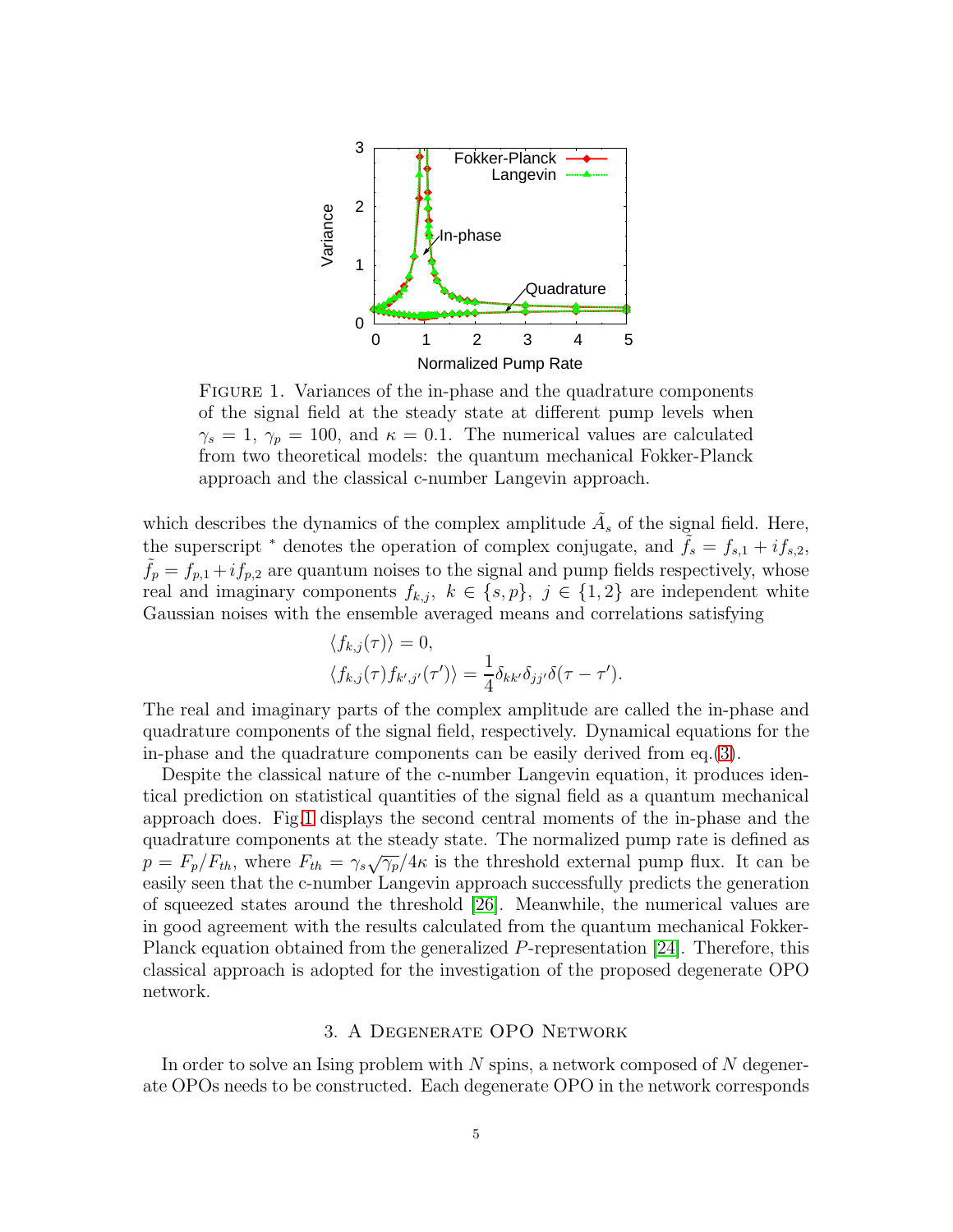to an Ising spin, and its signal output is coherently injected to another according to the coupling coefficient between the spins involved. Let  $\xi_{jl}/2$  denote the scaling factor for the complex signal field  $\tilde{A}_j$  of the j-th degenerate OPO when it is coupled to the l-th degenerate OPO. Since the coupling coefficients in the Ising problem are always symmetric, it follows that  $\xi_{il} = \xi_{li}$ . By further adding terms representing the mutual coupling of the signal fields to  $eq.(3)$  $eq.(3)$ , the c-number Langevin equations of the network are obtained as

<span id="page-5-0"></span>
$$
\frac{d}{d\tau}\tilde{A}_j = -\frac{\gamma_s}{2}\tilde{A}_j + \kappa(\frac{2}{\sqrt{\gamma_p}}F_p - \frac{\kappa}{\gamma_p}\tilde{A}_j{}^2)\tilde{A}_j{}^* + \frac{1}{2}\sum_{l=1, l \neq j}^N \xi_{jl}\gamma_s\tilde{A}_l + \frac{2\kappa}{\sqrt{\gamma_p}}\tilde{A}_j{}^*\tilde{f}_{p,j} + \sqrt{\gamma_s}\tilde{f}_{s,j}
$$
\n(4)

where  $\tilde{f}_{s,j}$  and  $\tilde{f}_{p,j}$  are the associated quantum noises to the j-th degenerate OPO.

For a single degenerate OPO pumped above the threshold, eq.[\(3\)](#page-3-2) implies that the mean of its quadrature component at the steady state is 0. Therefore, the phase of the oscillating field on average is either 0 or  $\pi$  determined by the sign of its in-phase component. It is extremely favorable if all degenerate OPOs in the coupled network operating above the threshold still possess the bistability of their output phases. This is because the phase configuration of the network can be naturally converted to an Ising state by assigning  $\sigma_j = +1$  to the j-th degenerate OPO if its in-phase component is positive, or  $\sigma_j = -1$  if negative. Due to the mutual coupling, however, it is not self-evident that this feature is available to the network. In the following, required conditions are explored through analyzing steady state properties of the network.

Dynamical equations for the in-phase components  $C_j$  and the quadrature components  $S_j$  of the complex signal amplitudes  $\tilde{A}_j$  provide an equivalent description of the network as eq.[\(4\)](#page-5-0). Since the theoretical investigation is mainly interested in the mean signal fields at the steady state, noise terms are neglected in the dynamical equations. For the ease of analysis, normalized equations for the in-phase and quadrature components

<span id="page-5-1"></span>
$$
\frac{d}{dt}c_j = (-1 + p - (c_j^2 + s_j^2))c_j + \sum_{l=1, l \neq j}^{N} \xi_{jl}c_l
$$
\n
$$
\frac{d}{dt}s_j = (-1 - p - (c_j^2 + s_j^2))s_j + \sum_{l=1, l \neq j}^{N} \xi_{jl}s_l
$$
\n(5)

are utilized, where  $t = \gamma_s \tau/2$  is the unitless time normalized to twice of the signal photon cavity lifetime, and  $c_j = C_j/A_s$ ,  $s_j = S_j/A_s$  are normalized in-phase and quadrature components where  $A_s = \sqrt{\gamma_s \gamma_p / 2\kappa^2}$  is the signal amplitude of a single degenerate OPO when  $p = 2$ . The above equations indicate that the dynamics of the network are influenced by the values of p and  $\xi_{il}$ .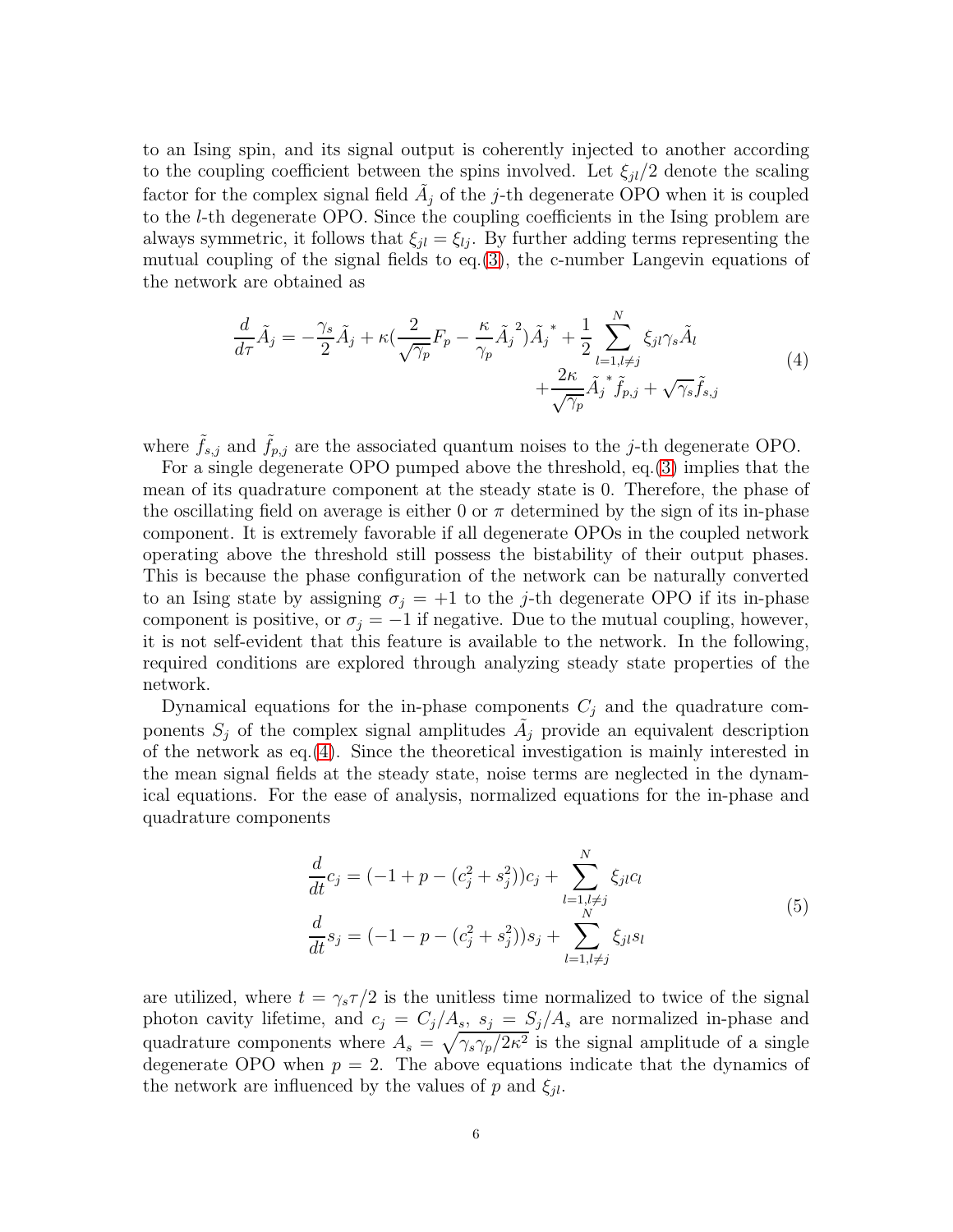# 3.1. Oscillation Threshold

The in-phase and the quadrature components of the N coupled degenerate OPOs satisfy

<span id="page-6-0"></span>
$$
c_j^3 + (1 - p + s_j^2)c_j - \sum_{l=1, l \neq j}^{N} \xi_{jl}c_l = 0
$$
  

$$
s_j^3 + (1 + p + c_j^2)s_j - \sum_{l=1, l \neq j}^{N} \xi_{jl}s_l = 0
$$
 (6)

at the steady state. The oscillation threshold of the network is defined as the normalized pump rate  $p_{th}$  above which the network cannot arrive at the trivial steady state  $c_j = s_j = 0, \forall j \in \{1, 2, ..., N\}$ . For any hermitian matrix A, let  $\lambda_{\min}(A)$  and  $\lambda_{\max}(A)$  be the smallest and the largest eigenvalues, respectively. Since the largest eigenvalue of the corresponding Jacobian matrix

$$
J_0 = \begin{pmatrix} -(1-p)I_N - G & 0 \\ 0 & -(1+p)I_N - G \end{pmatrix}
$$

has to be positive above the threshold, the threshold of the network is obtained as

<span id="page-6-1"></span>
$$
p_{th} = 1 + \lambda_{\min}(G) < 1,\tag{7}
$$

where  $I_N$  is the  $N \times N$  identity matrix and

$$
G = \left( \begin{array}{cccc} 0 & -\xi_{12} & \dots & -\xi_{1N} \\ -\xi_{21} & 0 & \dots & -\xi_{2N} \\ \vdots & \vdots & \ddots & \vdots \\ -\xi_{N1} & -\xi_{N2} & \dots & 0 \end{array} \right)
$$

is the hermitian matrix showing the coupling relation of the network. Since  $Tr(G)$  = 0, it follows that  $\lambda_{\min}(G) < 0$  and the threshold of the network is lower than that of an individual degenerate OPO. This phenomenon is similar to the so-called self-ignition effect well known in the study of neural networks [\[27\]](#page-16-16).

#### 3.2. Quadrature Components

It follows from the quadrature component equations in eq.[\(6\)](#page-6-0) that

$$
\sum_{j=1}^{N} s_j^4 + \sum_{j=1}^{N} a_j s_j^2 - \sum_{j=1}^{N} \sum_{l=1, l \neq j}^{N} \xi_{jl} s_j s_l = 0,
$$

where  $a_j = 1 + p + c_j^2$ ,  $j \in \{1, 2, ..., N\}$ . The last two terms of the above equation is in the quadratic form of the matrix

$$
Q = \left( \begin{array}{cccc} a_1 & -\xi_{12} & \dots & -\xi_{1N} \\ -\xi_{21} & a_2 & \dots & -\xi_{2N} \\ \vdots & \vdots & \ddots & \vdots \\ -\xi_{N1} & -\xi_{N2} & \dots & a_N \end{array} \right).
$$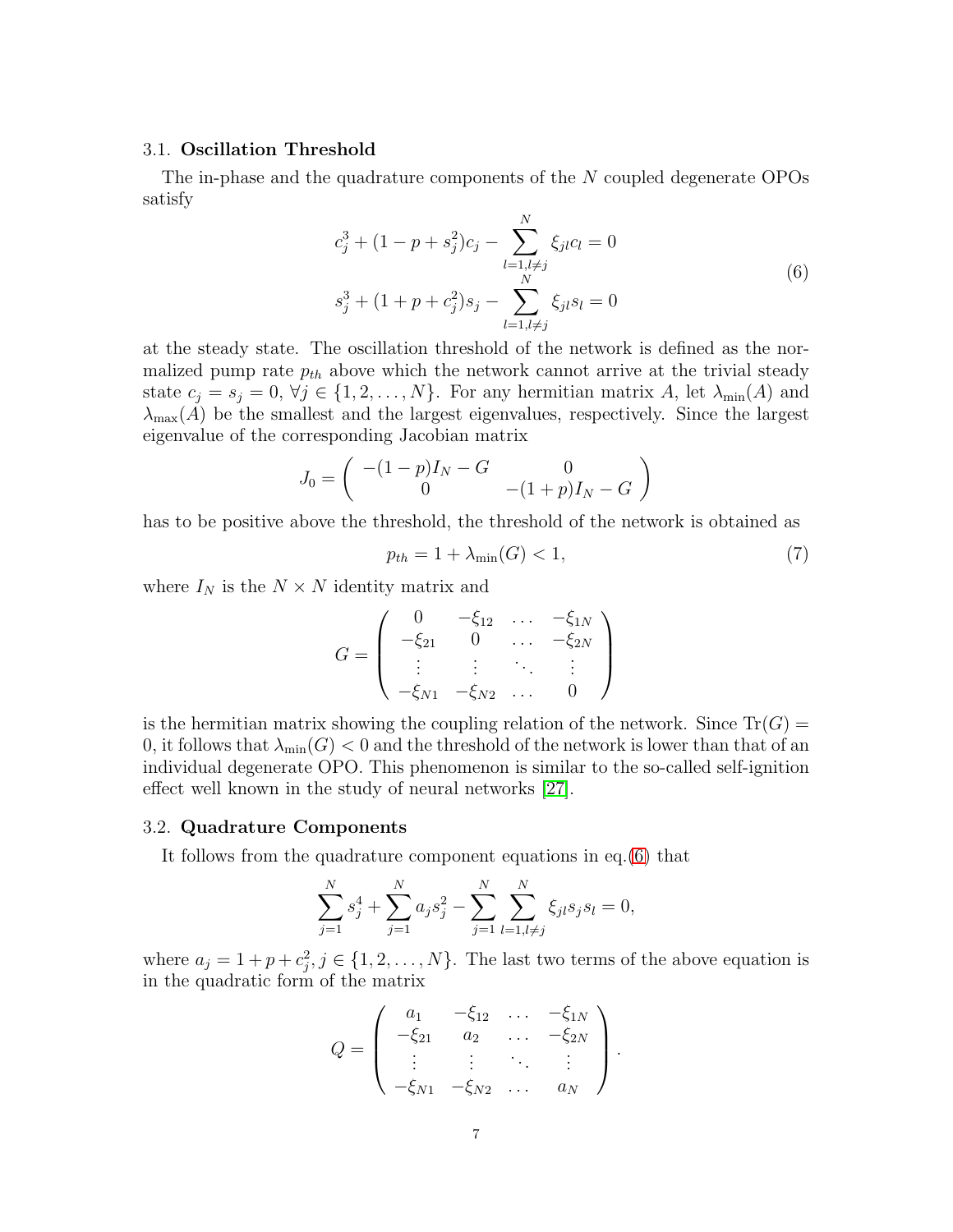If Q is positive-definite,  $s_j = 0, \forall j \in \{1, 2, ..., N\}$  will be the only possible solution to eq.[\(6\)](#page-6-0) for the quadrature components. Since the dynamics of the in-phase components are affected by the square of the quadrature components, the local behaviors of the in-phase and the quadrature components around this solution can be separated. The corresponding Jacobian matrix for the quadrature components is  $J_s = -Q$ . Thus, a steady state with all quadrature components being 0 is stable if its corresponding Jacobian matrix for the in-phase components is negative-definite.

The smallest eigenvalue of  $Q$  is still unknown without solving eq.[\(6\)](#page-6-0) to obtain the steady state values of the in-phase components. However, a lower bound can be easily evaluated. The hermitian matrix  $Q$  can be written as the sum of the hermitian matrix G and a diagonal matrix whose diagonal components are  $a_1, a_2, \ldots, a_N$ . From Weyl's theorem [\[28\]](#page-16-17), the eigenvalues  $\lambda(Q)$  are bounded as

$$
\lambda_{\min}(G) + \min_{j} a_j \le \lambda(Q) \le \max_{j} a_j + \lambda_{\max}(G).
$$

Since  $\lambda_{\min}(G) < 0$ , a sufficient condition for Q to be positive-definite is

<span id="page-7-0"></span>
$$
|\lambda_{\min}(G)| < 1 + p \le \min_j a_j. \tag{8}
$$

The above requirement together with the oscillation threshold in eq.[\(7\)](#page-6-1) establish guidelines for choosing appropriate combinations of the normalized pump rate  $p$  and the coupling strength  $\xi_{jl}$  to identify the degenerate OPOs in the network as Ising spins. Yet it is noteworthy that combinations of p and  $\xi_{il}$  not satisfying eq.[\(8\)](#page-7-0) may also be preferred in some cases because of its sufficient nature.

# 3.3. Overall Photon Decay Rate

The term  $p - (c_j^2 + s_j^2)$  in eq.[\(5\)](#page-5-1) represents the saturated gain for the j-th degenerate OPO. At the steady state, the total saturated gain of the network equals to the overall photon decay rate  $\Gamma$ . In the case that all the quadrature components of the degenerate OPOs are 0,  $\Gamma = \sum_{j=1}^{N} (p - c_j^2)$ .

When mutual coupling of the degenerate OPOs is weak enough and  $p > 1$ , the in-phase component  $c_j$  in eq.[\(6\)](#page-6-0) can be expressed in the formal expansion

$$
c_j = c_j^{(0)} + \epsilon c_j^{(1)} + \epsilon^2 c_j^{(2)} + \dots,
$$

where  $\epsilon = \max_{1 \leq j,l \leq N} |\xi_{jl}|$ , according to the perturbation theory. Each term  $c_j^{(n)}$  $\sum_{j=1}^{(n)}$ ,  $n \geq$ 0 can be analytically obtained by substituting the above expansion to  $eq.(6)$  $eq.(6)$  and setting the coefficient of the  $\epsilon^n$  term to be 0. The 0-th order term  $c_j^{(0)} = \pm \sqrt{p-1}$ is the signal amplitude of the j-th degenerate OPO operating above the threshold when there is no mutual coupling. Since the formal expansion for  $c_j$  can be viewed as a local modification to  $c_i^{(0)}$  $j^{(0)}$ , the Ising spin value  $\sigma_j$  that the j-th degenerate OPO represents equals to  $sgn(c_i^{(0)})$  $j^{(0)}$ ). The overall photon decay rate is thus given by

<span id="page-7-1"></span>
$$
\Gamma = N - \sum_{1 \le j \ne l \le N} \xi_{jl} \sigma_j \sigma_l + O\left(\frac{\epsilon^3 N^4}{(p-1)^3}\right),\tag{9}
$$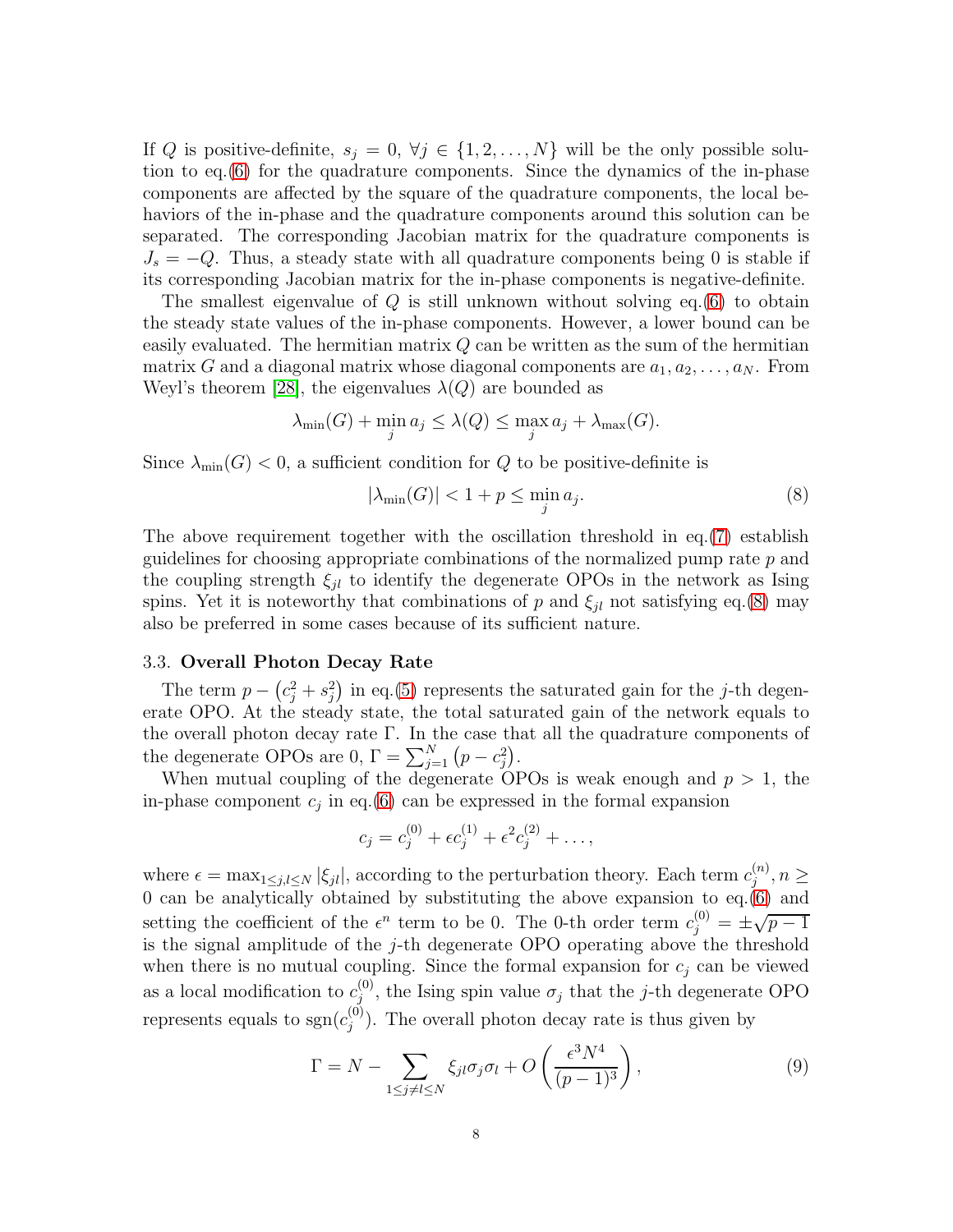where the higher order correction term is evaluated in the case when coupling of the same strength exists between any two of the degenerate OPOs. For a particular phase configuration of the degenerate OPOs, the difference of the overall photon decay rates between cases with and without mutual coupling is exactly the energy of its corresponding spin configuration in an Ising problem where the coupling coefficients between spins are  $2\xi_{jl}$ . Therefore, a global mode that achieves the minimum Γ provides a ground state to the Ising problem.

Given any Ising problem, scaling all the coupling coefficients by the same positive factor does not change its solutions. In this regard, some degree of flexibility is available in choosing the coupling strength of the network. For a fixed pump rate, the gaps among the overall photon decay rates of different modes decrease with weaker coupling strength. As a consequence, the possibility that the network evolves into steady states corresponding to excited states of the Ising Hamiltonian may be increased. On the other hand, the mapping from the overall photon decay rate to the Ising Hamiltonian becomes more inaccurate when the coupling strength gets stronger, which may also cause probable errors in solving the Ising problem. This intuitive observation indicates that the choice of p and  $\xi_{il}$  can significantly influence the performance of the network as an Ising machine. As an example, the system of two coupled degenerate OPOs is examined in the next section.

# 4. Two Coupled Degenerate OPOs

<span id="page-8-0"></span>Dynamical behaviors of two coupled degenerate OPOs offer meaningful insight into how the values of the normalized pump rate p and the coupling coefficient  $\xi$ can change the candidate solutions that the system finds to an Ising problem. Due to its relative simplicity, many properties of the system can be studied analytically. The threshold of the system is  $p_{th} = 1 - |\xi|$  by eq.[\(7\)](#page-6-1). When  $|\xi| \leq 1 + p$ , all the quadrature components of the system are 0 at the steady state according to the sufficient condition in eq.[\(8\)](#page-7-0). Expressions of the in-phase components  $c_1$  and  $c_2$  at the steady state can also be easily obtained, which further allows the investigation of their linear stability. The results are summarized in Table [1.](#page-9-0)

As shown in Table [1,](#page-9-0) possible steady states that the system can evolve into depends considerably on the values of p and  $\xi$ . Indeed, it is the phase diagram of the in-phase components being modified. Fig[.2](#page-10-1) displays the variation of the phase diagram with p when  $\xi$  is fixed:

- (a) When the system is pumped below or at the threshold, the only possible steady state is the trivial one  $c_1 = c_2 = 0$ .
- (b) As the pump rate is slightly increased, the trivial steady state becomes unstable while additional two stable steady states are developed. For the case being displayed, the two degenerate OPOs have the same amplitude but opposite phases at both the two newly developed stable steady states. Therefore, they correspond to the correct solutions to the Ising problem of two spins with an antiferromagnetic coupling. Since these two steady states are the only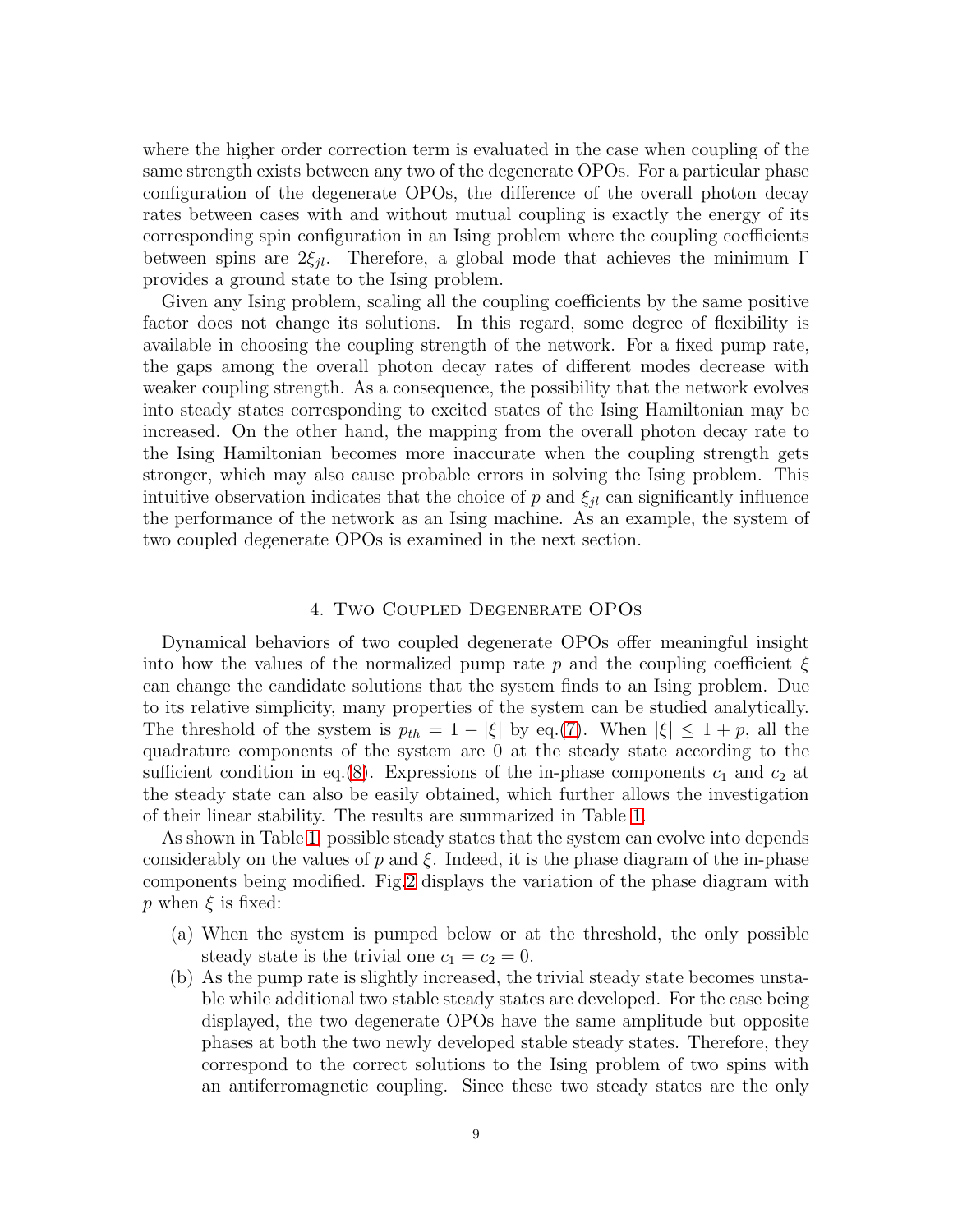<span id="page-9-0"></span>TABLE 1. Linear stability of steady states with all quadrature components being 0 of two coupled degenerate OPOs. Here,  $c_g^2 = p - 1 + \xi$ ,  $c_u^2 = p - 1 - \xi$ ,  $c_s^2 = (p - 1 \pm \sqrt{(p - 1)^2 - 4\xi^2})/2$ ,  $c_a c_s = -\xi$ , and NA means the corresponding steady state does not exist.

|               |                                             | $(c_1, c_2)$ |              |               |              |  |  |  |  |
|---------------|---------------------------------------------|--------------|--------------|---------------|--------------|--|--|--|--|
| $\mathcal{p}$ |                                             | (0, 0)       | $(c_g, c_g)$ | $(c_u, -c_u)$ | $(c_s, c_a)$ |  |  |  |  |
|               | $(1-p, 1+p)$                                | unstable     | stable       | NA            | <b>NA</b>    |  |  |  |  |
| p<1           | $(p-1, 1-p)$                                | stable       | NA.          | NA.           | <b>NA</b>    |  |  |  |  |
|               | $(-1-p, p-1)$                               | unstable     | NA           | stable        | <b>NA</b>    |  |  |  |  |
|               | $(p-1, p+1)$                                | unstable     | stable       | NA.           | NA           |  |  |  |  |
| p>1           | $(\frac{p-1}{2}, p-1)$                      | unstable     | stable       | unstable      | <b>NA</b>    |  |  |  |  |
|               | $\left(-\frac{p-1}{2},\frac{p-1}{2}\right)$ | unstable     | stable       | stable        | unstable     |  |  |  |  |
|               | $(1-p, -\frac{p-1}{2})$                     | unstable     | unstable     | stable        | NA           |  |  |  |  |
|               | $(-1 - p, 1 - p)$                           | unstable     | NA           | stable        | NA           |  |  |  |  |

stable ones available, the system can always arrive at the correct answers irrespective of its initial state.

- (c) As the pump rate is further increased, two more steady states begin to exist in the system. Since the two degenerate OPOs have the same amplitude and phase at these two steady states, they correspond to the wrong solutions to the Ising problem. However, at this pump level these two steady states are unstable ones so that the system can still solve the Ising problem with certainty.
- (d) When the pump rate is raised up over the critical point  $1+2|\xi|$  according to Table [1,](#page-9-0) the steady states corresponding to the wrong answers also become stable. Since the system can evolve into these steady states as well, errors may occur for the system in solving the Ising problem.

As a result, the choice of p and  $\xi$  affects to a large extent the efficiency of the system as an Ising machine. Fig[.3](#page-10-2) displays the  $\xi$  dependence of its success probability when  $p$  is fixed in solving the Ising problem of two spins with a ferromagnetic coupling. A candidate answer from the system can be obtained by numerically solving its dynamical equations under a random noise input. The details of the numerical implementation are described in the next section. For each coupling coefficient, 100 groups of 100 random trials are conducted to estimate the success probability and the standard deviation. The success probability asymptotically approaches 0.5 as the coupling strength decreases. This is because in the limit of no coupling each degenerate OPO can choose its phase independently so that correct and incorrect solutions are equally likely. On the other hand, when  $\xi$  is above the critical point  $(p-1)/2$ , the system outputs a correct solution for every trial.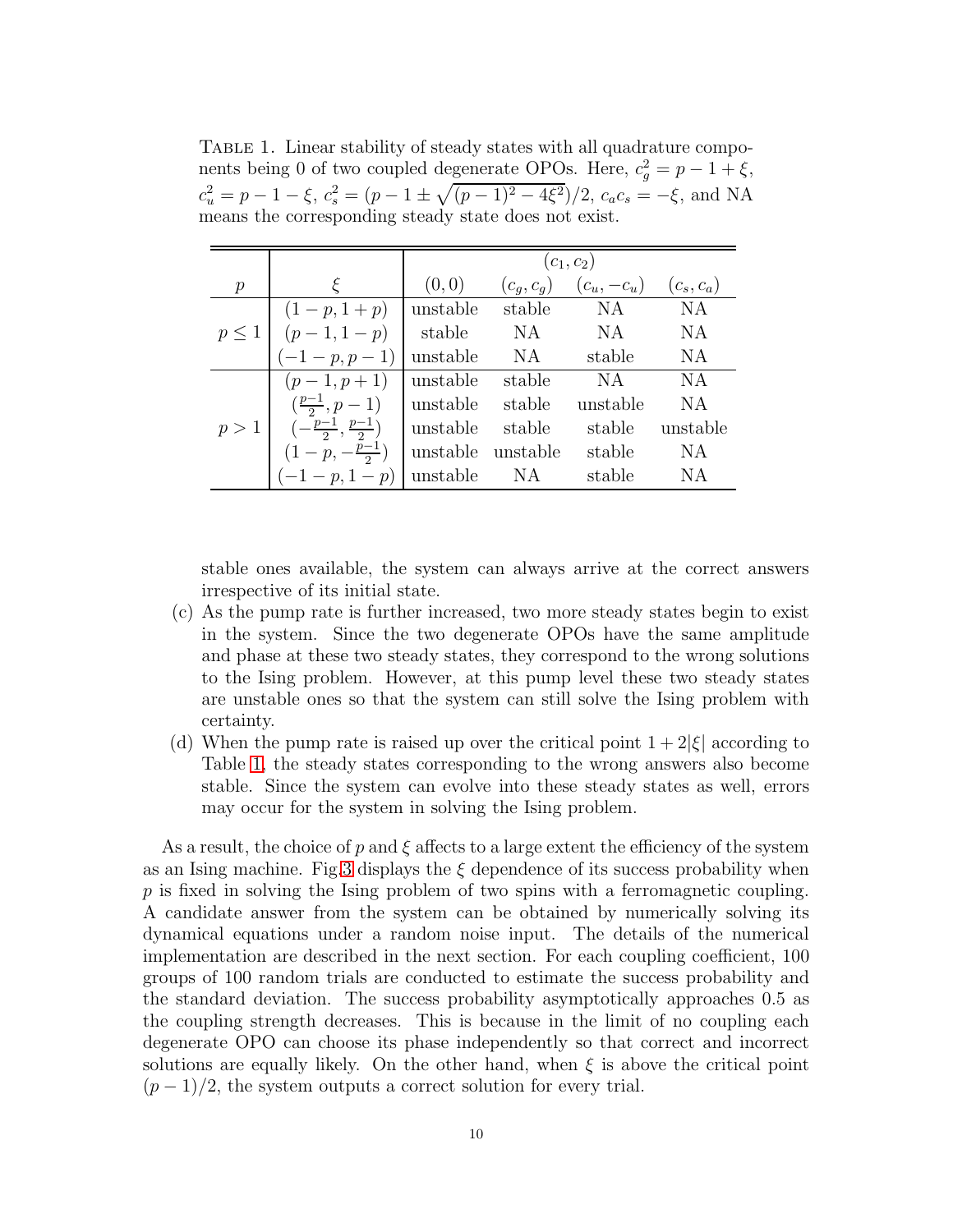

FIGURE 2. Phase diagrams for the in-phase components of two coupled degenerate OPOs when  $\xi = -0.1$ . The dots and circles mean stable and unstable steady states, while the color green and red denote correct and incorrect solutions, respectively.

<span id="page-10-1"></span>

FIGURE 3. The success probability of two coupled degenerate OPOs in solving the Ising problem of two spins with a ferromagnetic coupling when  $p = 2.0$ . The error bars are standard deviations.

## <span id="page-10-2"></span>5. Computational Experiments

<span id="page-10-0"></span>Performance of the proposed degenerate OPO network as an Ising machine is tested against the NP-hard MAX-CUT problem on cubic graphs. All the cubic graphs of order up to 20 are investigated. The reason for using these small instances is because the correctness of the output from the network can be verified by checking all possible cuts by brute force. The factor that limits the maximum input size for the current investigation is the total number of instances of each graph order, which is irrelevant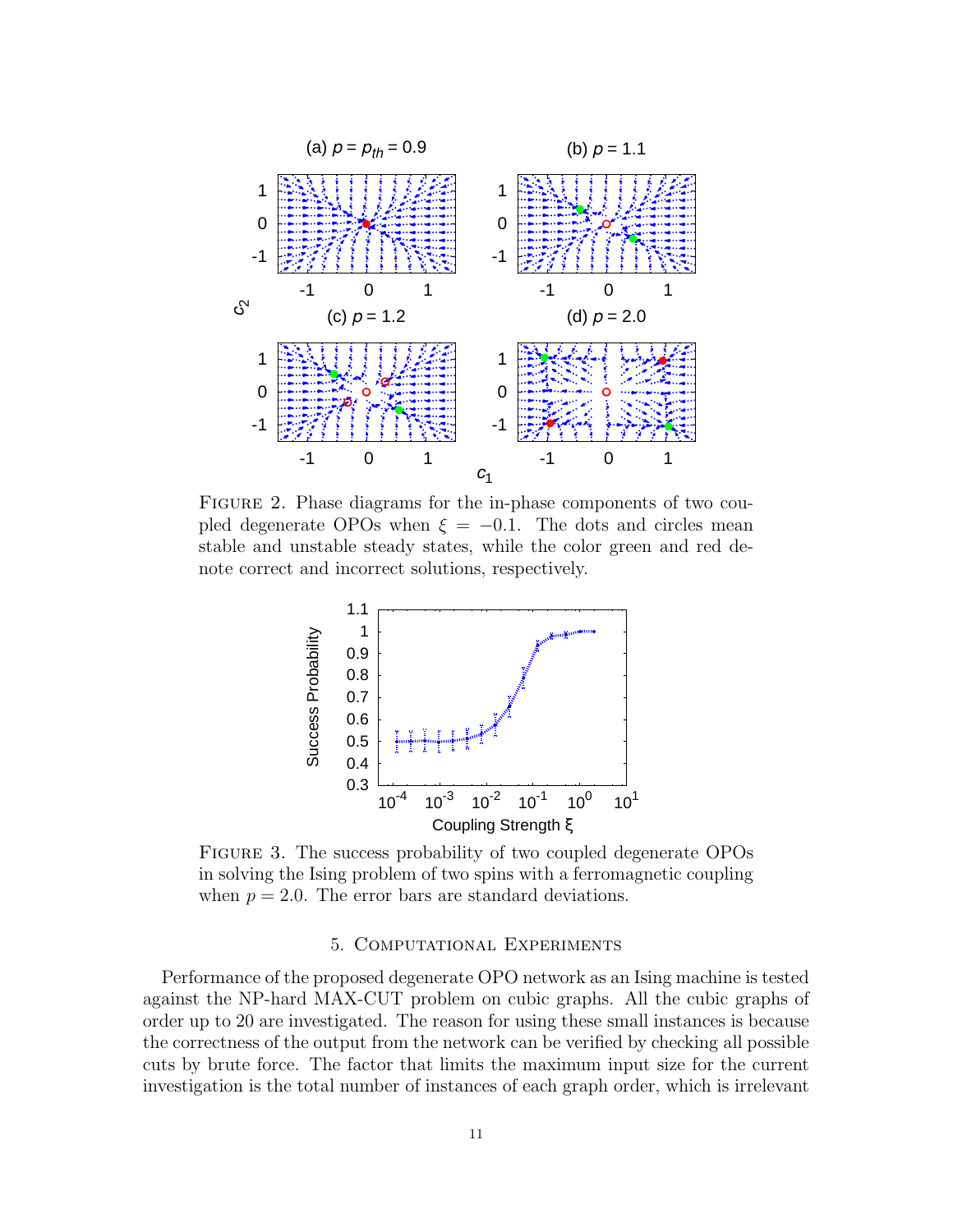<span id="page-11-0"></span>TABLE 2. Number of cubic graphs.

| Order 4 6 8 10 12 14 16 18 20 22 24                              |  |  |  |  |  |  |
|------------------------------------------------------------------|--|--|--|--|--|--|
| Cubic Graphs 1 2 5 19 85 509 4060 41301 510489 7319447 117940535 |  |  |  |  |  |  |



<span id="page-11-1"></span>FIGURE 4. The success probability of the network in solving the MAX-CUT problem on the worst-case instances listed in Table [3](#page-13-0) when  $p =$ 1.1 and  $\xi = -0.1$ . The parameters used in the calculation are  $\gamma_s = 1$ ,  $\gamma_p = 100$  and  $\kappa = 10^{-4}$  for the c-number Langevin approach, and  $A_{ini} = 10^{-5}$  for the random initial condition approach.

to the properties of the network. As shown in Table [2,](#page-11-0) it grows even faster than an exponential function with respect to the input size [\[29\]](#page-16-18). Thus, the time it takes to exhaust all cubic graphs of the same order climbs commensurately.

### 5.1. Implementation

Possible solution outputs from the network can be obtained by solving the cnumber Langevin equations in eq.[\(4\)](#page-5-0) with the signal field of each degenerate OPO starting from the vacuum state. However, the existence of quantum noise inputs in these equations makes the computational cost of this method relatively expensive. To avoid this issue, an alternative method presented in the following is used instead, which ignores the quantum noise terms and replaces them with a random initial condition. In this way, the differential equations to be dealt with switch over from stochastic ones to deterministic ones, which considerably improves the efficiency of the numerical simulation. More importantly, as shown in Fig[.4,](#page-11-1) these two methods provide approximately identical results in terms of the success probability of the network in finding a correct answer when the random initial amplitude of the degenerate OPOs is selected to be the same order of magnitude as the quantum noise strength of the network.

For a cubic graph with N vertices, the  $2N$  classical dynamical equations of the in-phase and quadrature components in eq.[\(5\)](#page-5-1) are solved to obtain possible cuts. The Dormand-Prince method is chosen as the algorithm for the differential equation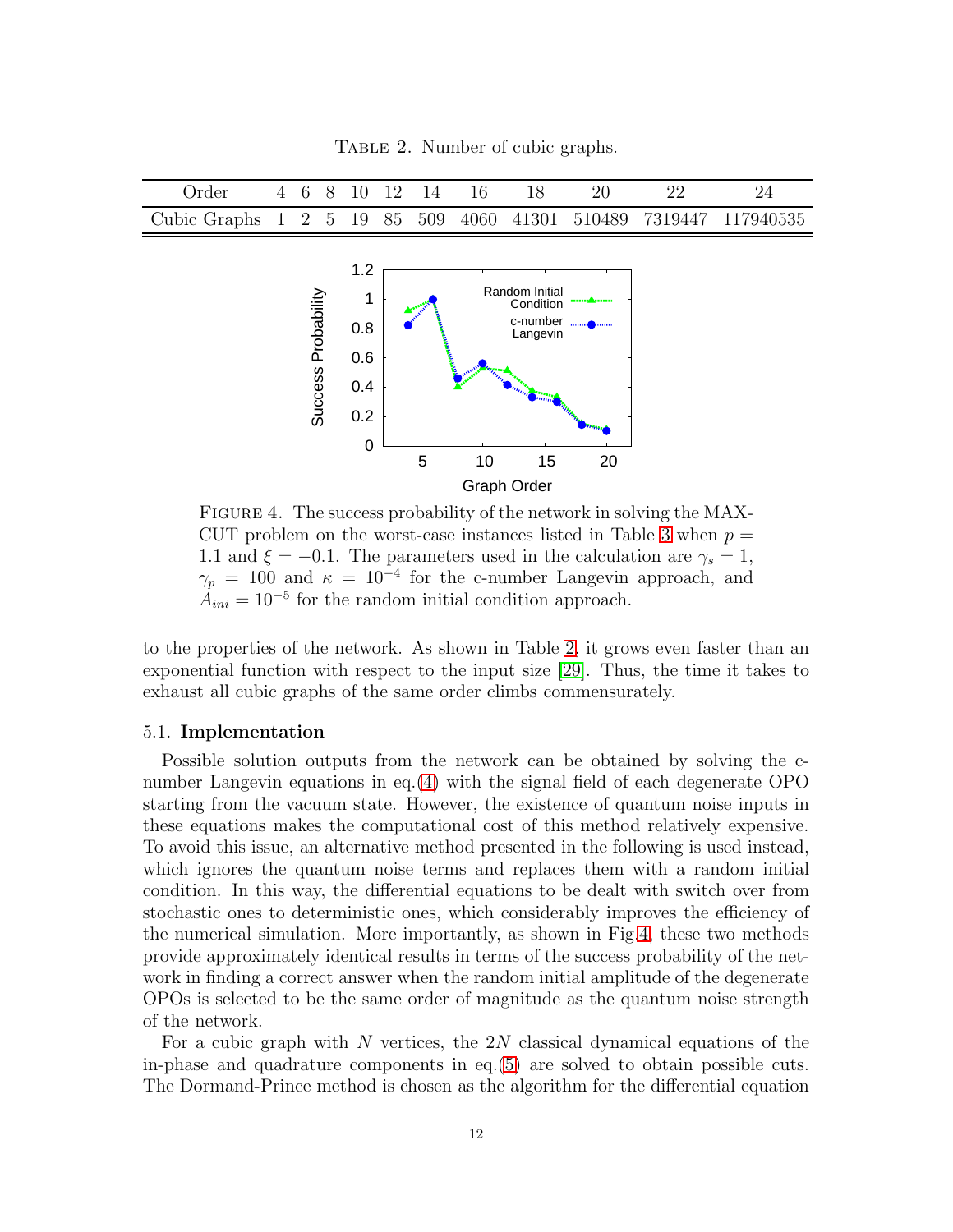

<span id="page-12-0"></span>FIGURE 5. The success probability of the network in solving the MAX-CUT problem on cubic graphs when  $p = 1.1$  and  $\xi = -0.1$ . The maximum, minimum and average success probabilities are evaluated over instances of the same order. The success probability of a random guess for the worst-case instances is also included for comparison. The error bars denote the standard deviations.

solver, which allows adaptive integration steplength by evaluating the local truncation error [\[30\]](#page-16-19). In order to simulate the quantum noise, initial conditions to eq.[\(5\)](#page-5-1) are randomly generated in the neighborhood of the trivial steady state  $c_j = s_j = 0$ ,  $\forall j \in \{1, 2, \ldots, N\}$ . In the current simulation, the degenerate OPOs initially have the same normalized amplitude  $A_{ini} = 10^{-5}$  but different random phases. The simulation continues until the network approaches a stable steady state. Since the number of equations required to be solved only increases linearly with the number of vertices, this method is also suitable for the investigation of large input size instances.

### 5.2. Results

As a first attempt to solve the MAX-CUT problem using the degenerate OPO network, the normalized pump rate and the coupling coefficient are fixed at  $p = 1.1$ ,  $\xi = -0.1$  for all the instances. This choice of p and  $\xi$  reflects the realistically achievable experimental condition. In addition, it guarantees that the network is operating above its threshold defined by eq.[\(7\)](#page-6-1) for all instances. Since the eigenvalues of the hermitian matrix  $G$  in eq.[\(7\)](#page-6-1) for all the cubic graphs are bounded between  $-3|\xi|$  and  $3|\xi|$ , the phases of the degenerate OPOs are either 0 or  $\pi$  at the steady state according to the sufficient condition in eq.[\(8\)](#page-7-0).

The success probability of the network in finding a maximum cut is estimated by examining its approached steady states under 100 random initial conditions. For instances where the success probability is below 0.25 or in the last 10 lowest among the cubic graphs of the same order, additional 10000 trials are conducted to refine the estimation. As shown in Fig[.5,](#page-12-0) the network is able to output a maximum cut with a high success rate for most of the instances. The average success probability for cubic graphs of order 20 is about 0.682. Even in the worst cases where the minimum success probability is attained, the network still substantially outperforms a random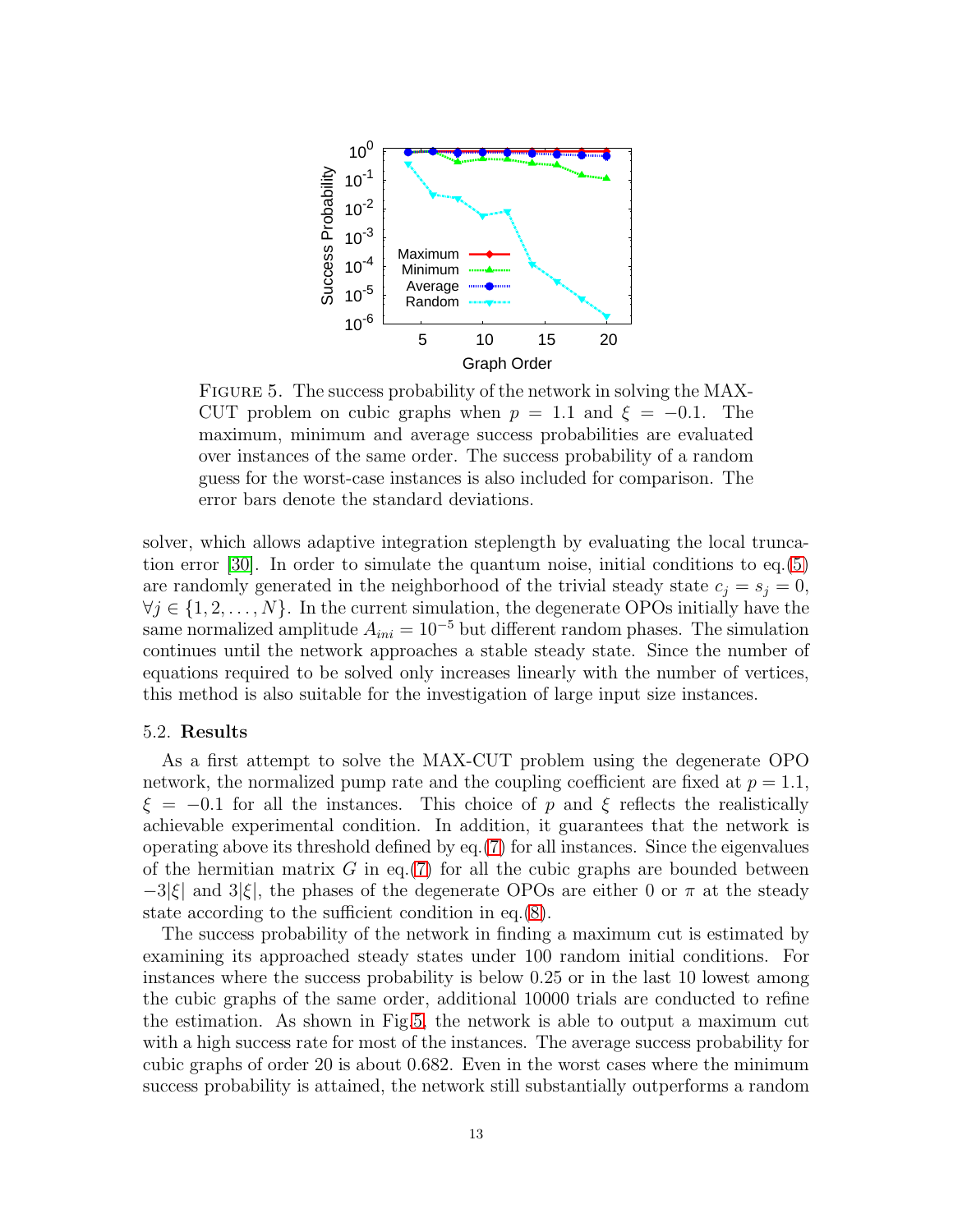<span id="page-13-0"></span>TABLE 3. Worst-case success probability  $q$  of the network in solving the MAX-CUT problem on cubic graphs when  $p = 1.1$  and  $\xi = -0.1$ . The number of maximum cuts  $N_0$  and the number of second largest cuts  $N_1$  for the worst-case instances are also included. Here, for a given graph  $G = (V, E)$ , a subset  $S \subseteq V$  and its complement  $V \setminus S$  are considered to be two different cuts.

| Order 4 6 8 10 12 14 16 18 20 |                                                                             |  |  |  |  |
|-------------------------------|-----------------------------------------------------------------------------|--|--|--|--|
|                               | $q$ 0.932 1.00 0.413 0.538 0.522 0.378 0.330 0.145 0.111                    |  |  |  |  |
|                               | $N_0$ 6 2 6 6 34 2 2 2 2                                                    |  |  |  |  |
|                               | $N_1$ 8 12 14 14 126 48 48 172 158                                          |  |  |  |  |
|                               | $\frac{N_0}{N_0+N_1}$ 0.429 0.143 0.300 0.300 0.213 0.040 0.040 0.011 0.013 |  |  |  |  |



<span id="page-13-1"></span>FIGURE 6. The dependence of the success probability and the reachable steady states of the network on the normalized pump rate when  $\xi = -0.1$  for the worst-case instances with 8 and 20 vertices.

guess. For the worst-case instance with 20 vertices listed in Table [3,](#page-13-0) the network amplifies the success rate of picking one of the only 2 correct answers out of  $2^{20} \approx 10^6$ candidates by about 60000 times.

The results displayed in Fig[.5](#page-12-0) are by no means the optimum performance of the network. Another proper combination of p and  $\xi$  can boost the success probability significantly. Fig[.6](#page-13-1) demonstrates the improvement in the success probability for two of the worst-case instances listed in Table [3.](#page-13-0) These worst-case instances are considered to be hard ones in the MAX-CUT problem because the ratios between the number of maximum cuts and the number of second largest cuts are relatively small, especially when the graph order is large. Nevertheless, for each of the two hard instances shown in Fig[.6,](#page-13-1) there exists some optimal pump rate  $p^*$  given a fixed coupling coefficient at which the success rate is maximized and is raised up to above 0.7.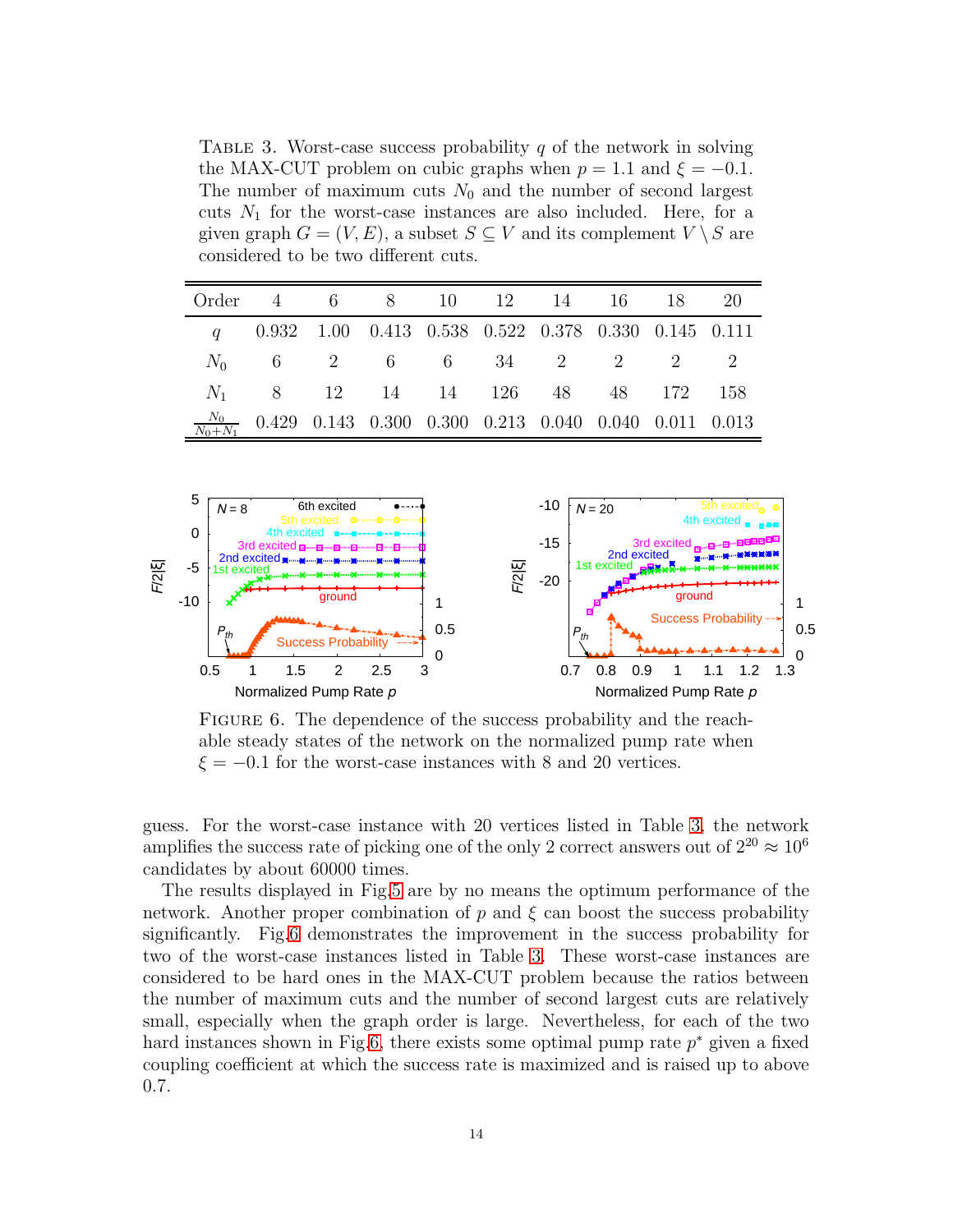The variation of the success probability with the normalized pump rate is closely related to the reachable steady states of the network. This relation is demonstrated in Fig[.6](#page-13-1) as well. The approached steady states of the network are classified according to the weight of the cuts they represent. Since the Ising problem and the MAX-CUT problem are mutually reducible, the maximum cut classification is labeled as "ground", and the second largest cut classification is labeled as "first excited" and so on. Each classification is then associated with a function  $F = \Gamma - N$ . Physically, F means the increased amount of the overall photon decay rate of a global mode due to the mutual coupling. If the approximation in eq.[\(9\)](#page-7-1) holds,  $F/2|\xi|$  is exactly the Ising Hamiltonian corresponding to the MAX-CUT problem. For the two instances shown here, when the network is pumped just above its threshold, the first appearing steady states represent incorrect solutions. The success probability therefore vanishes because of the large discrepancy between  $F/2|\xi|$  and the energy of the corresponding Ising spin states. The normalized pump rate  $p$  has to rise to a certain level before steady states corresponding to the correct solutions can be developed. The success probability increases until  $p$  reaches  $p^*$  but drops again when the network is further pumped. This is because more and more newly reachable steady states are mapped to the incorrect solutions.

### 6. Summary and Discussion

<span id="page-14-0"></span>The potential for solving the NP-hard Ising problem using a degenerate OPO network has been investigated. When the network is pumped above its threshold as defined in eq.[\(7\)](#page-6-1) and the condition in eq.[\(8\)](#page-7-0) is satisfied, it becomes possible to convert each phase configuration of the network to an Ising state. If the mutual coupling is sufficiently weak, the overall photon decay rate of the network is proven to be in proportion to the energy of the corresponding Ising spin state as shown in eq.[\(9\)](#page-7-1). Even though the presented argument cannot be generalized to an arbitrary relation between the normalized pump rate and the coupling strength, eq.[\(9\)](#page-7-1) is considered to be valid under a less strict presumption. The evidence is given by the values of  $F/2|\xi|$  shown in Fig[.6.](#page-13-1) It is not difficult to distinguish regions that contradict with the assumption for deriving eq.[\(9\)](#page-7-1), but  $F/2|\xi|$  still gives a good approximation to the corresponding Ising energy.

Performance of the network has been numerically studied through conducting computational experiments using the equivalent MAX-CUT problem on all cubic graphs of order up to 20. With both the normalized pump rate and the coupling coefficient being fixed at  $p = 1.1$  and  $\xi = -0.1$ , the network has achieved a high success rate in finding a maximum cut on average. Even though the success probability for the worst-case instances decreases with the number of vertices, it can be significantly improved by a proper choice of p and  $\xi$  dependent on the given instance. If an efficient algorithm is discovered in finding the optimal combination, an upgrade of the worst-case performance of the network can be greatly expected.

In addition, it is worthwhile mentioning that the Ising machine based on a laser network [\[17,](#page-16-6) [18\]](#page-16-7) fails in solving the worst-case instances listed in Table [3](#page-13-0) when the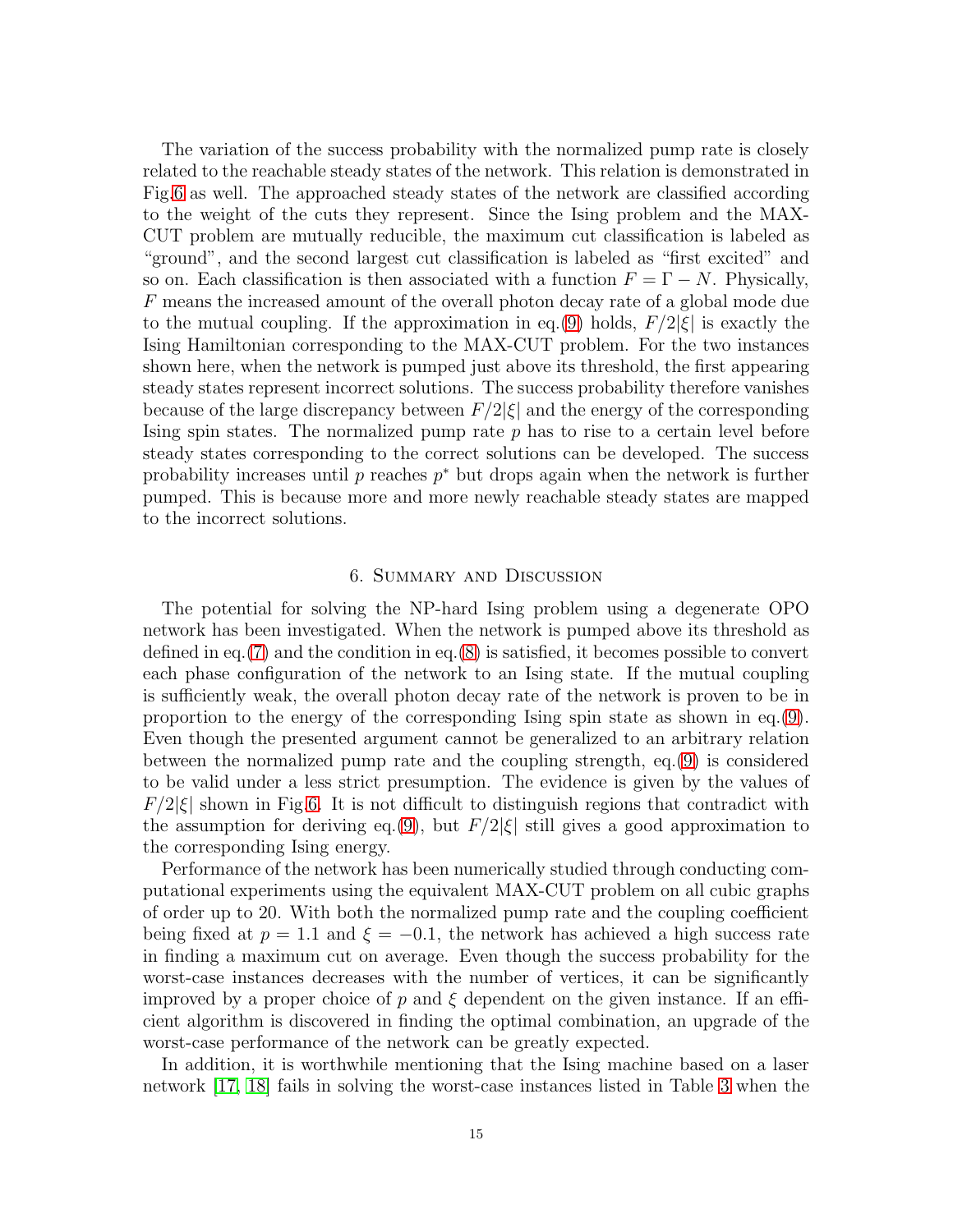order is above 6 without a self-learning algorithm [\[31\]](#page-16-20). The remarkable performance superiority of the degenerate OPO network over the laser network stems from the presence of the binary regeneration mechanism. In contrast to the bistability of the phase of a degenerate OPO, a laser diffuses its phase continuously over the interval  $[0, 2\pi]$ .

For the convenience of theoretical description, the proposed network is constructed from spatially separated degenerate OPOs. In reality, technical issues in connecting the degenerate OPOs can be resolved by a time division multiplexing scheme [\[32\]](#page-16-21). In this scheme, all the degenerate OPOs share the same optical cavity with the signal fields being amplified at different time slots, and mutual connections are implemented by coherently feeding back the output signals through optical delay lines. A network of 4 degenerate OPOs has been implemented using this technique and is able to solve the MAX-CUT problem on the cubic graph with 4 vertices successfully, which will be reported in another venue.

Performance of the network in solving large-size instances will be one of the future topics of the numerical study. Preliminary investigation has demonstrated promising results: the network can easily find solutions to benchmark instances of the MAX-CUT problem [\[33\]](#page-16-22) better than the 0.878-performance guarantee of the celebrated approximation algorithm based on semidefinite programming [\[34\]](#page-17-0). It will be interesting to compare the outputs from the network with currently best-known solutions generated from other highly optimized methods.

#### **ACKNOWLEDGMENTS**

Zhe Wang is grateful for the support from Stanford Graduate Fellowship. This project is supported by the FIRST program of Japanese government.

#### References

- <span id="page-15-0"></span>[1] K. Binder and A. P. Young, "Spin glasses: experimental facts, theoretical concepts and open questions," Rev. Mod. Phys., vol. 58, pp. 801–976, 1986.
- <span id="page-15-1"></span>[2] V. Dotsenko, Introduction to the replica theory of disordered statistical systems. Cambridge University Press, 2000.
- <span id="page-15-2"></span>[3] C. M. Newman and D. L. Stein, "Ordering and broken symmetry in short-ranged spin glasses," J. Phys.: Condens. Matter, vol. 15, pp. R1319–R1364, 2003.
- <span id="page-15-3"></span>[4] M. Mézard, G. Parisi, and M. Virasoro, Spin Glass Theory and Beyond. World Scientific, Singapore, 1987.
- <span id="page-15-5"></span><span id="page-15-4"></span>[5] D. L. Stein, Spin Glasses and Biology. World Scientific, Singapore, 1992.
- [6] H. Nishimori, Statistical Physics of Spin Glasses and Information Processing. Oxford University Press, 2001.
- <span id="page-15-6"></span>[7] F. Barahona, "On the computational complexity of ising spin glass model," J. Phys. A: Math. Gen., vol. 15, pp. 3241–3253, 1982.
- <span id="page-15-7"></span>[8] R. M. Karp, "Reducibility among combinatorial problems," in Complexity of computer computations (R. E. Millera and J. W. Thatcher, eds.), pp. 85–103, Plenum Press, 1972.
- <span id="page-15-8"></span>[9] M. R. Garey and D. S. Johnson, Computers and Intractability: A Guide to the Theory of NP-completeness. Freeman, San Francisco, 1979.
- <span id="page-15-9"></span>[10] S. Kirkpatrick, C. D. Gelatt, Jr., and M. P. Vecchi, "Optimization by simulated annealing," Science, vol. 220, pp. 671–680, 1983.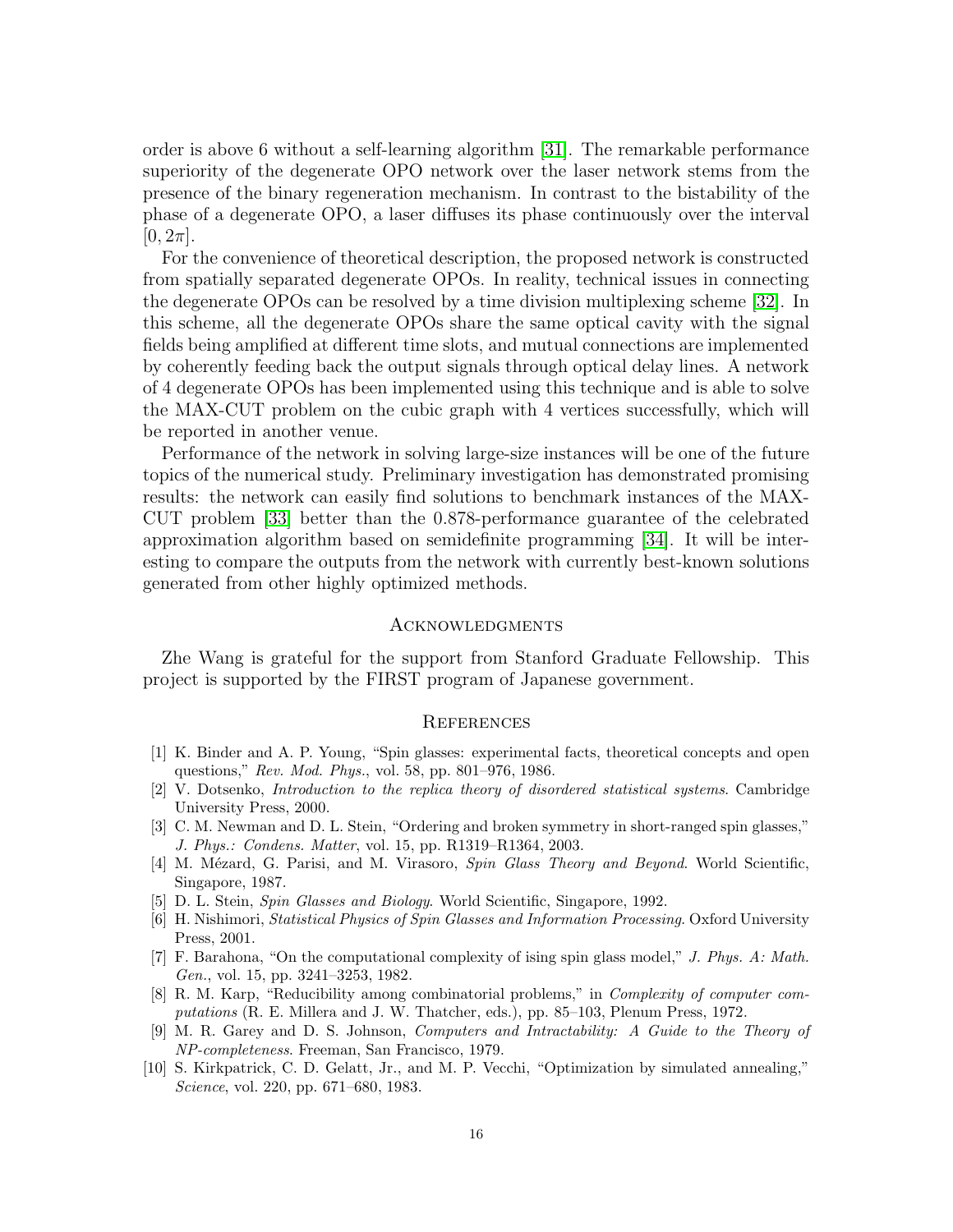- <span id="page-16-1"></span><span id="page-16-0"></span>[11] T. Kadowaki and H. Nishimori, "Quantum annealing in the transverse ising model," Phys. Rev. E, vol. 58, pp. 5355–5363, 1998.
- <span id="page-16-2"></span>[12] G. E. Santoro, R. Martonak, and E. Tosatti, "Theory of quantum annealing of an ising spin glass," Science, vol. 295, pp. 2427–2430, 2002.
- [13] E. Farhi, J. Goldstone, S. Gutmann, J. Lapan, A. Lundgren, and D. Preda, "A quantum adiabatic evolution algorithm applied to random instances of an np-complete problem," Science, vol. 292, pp. 472–476, 2001.
- <span id="page-16-3"></span>[14] W. van Dam, M. Mosca, and U. V. Vazirani, "How powerful is adiabatic quantum computation," in Proceedings of the 42nd IEEE symposium on Foundation of Comput. Sci., (Las Vegas, NV), pp. 279–287, IEEE Computer Society, 2001.
- <span id="page-16-4"></span>[15] D. Aharonov, W. van Dam, J. Kempe, Z. Landau, S. Lloyd, and O. Regev, "Adiabatic quantum computation is equivalent to standard quantum computation," SIAM J. Comput., vol. 37, no. 1, pp. 166–194, 2007.
- <span id="page-16-6"></span><span id="page-16-5"></span>[16] A. E. Siegman, Lasers. University Science Books, 1986.
- [17] S. Utsunomiya, K. Takata, and Y. Yamamoto, "Mapping of ising models onto injection-locked laser systems," Opt. Express, vol. 19, pp. 18091–18108, 2011.
- <span id="page-16-7"></span>[18] K. Takata, S. Utsunomiya, and Y. Yamamoto, "Transient time of an ising machine based on injection-locked laser network," New J. Phys., vol. 12, pp. 013052–013073, 2012.
- <span id="page-16-8"></span>[19] J. W. F. Woo and R. Landauer, "Fluctuations in a parametrically excited subharmonic oscillator," IEEE J Quantum Elect., vol. 7, pp. 435–440, 1971.
- <span id="page-16-9"></span>[20] E. Goto, "The parametron, a digital computing element utilizes parametric oscillation," Proc. IRE, vol. 47, pp. 1304–1316, 1959.
- <span id="page-16-10"></span>[21] W. H. Louisell, A. Yariv, and A. E. Siegman, "Quantum fluctuations and noise in parametric processes i," Phys. Rev., vol. 124, pp. 1646–1654, 1961.
- <span id="page-16-11"></span>[22] A. Marandi, N. C. Leindecker, K. L. Vodopyanov, and R. L. Byer, "All-optical quantum random bit generation from intrinsically binary phase of parametric oscillator," Opt. Express, vol. 20, pp. 19322–19330, 2012.
- <span id="page-16-12"></span>[23] M. Yannakakis, "Node-and edge-deletion np-complete problems," in Proceedings of the tenth annual ACM symposium on Theory of computing, (San Diego, CA), pp. 253–64, IEEE Computer Society, May 01-03 1978.
- <span id="page-16-13"></span>[24] P. D. Drummond, K. J. McNeil, and D. F. Walls, "Non-equilibrium transitions in sub/second harmonic generation ii. quantum theory," *Opt. Acta*, vol. 28, pp. 211–225, 1980.
- <span id="page-16-14"></span>[25] M. Orszag, Quantum Optics: including noise reduction, trapped ions, quantum trajectories, and decoherence. Springer-Verlag, 2000.
- <span id="page-16-15"></span>[26] G. Milburn and D. F. Walls, "Prodution of squeezed states in a degenerate parametric amplifier," Optics Comm., vol. 39, pp. 401–404, 1981.
- <span id="page-16-16"></span>[27] J. M. Kowalski, G. L. Albert, B. K. Rhoades, and G. W. Gross, "Neuronal networks with spontaneous, correlated bursting activity: Theory and simulations," Neural Networks, vol. 5, pp. 805–822, 1992.
- <span id="page-16-18"></span><span id="page-16-17"></span>[28] J. N. Franklin, *Matrix theory*. Dover Publications, 1993.
- <span id="page-16-19"></span>[29] G. Royle, "Cubic graphs." <http://www.easybib.com/reference/guide/mla/website>, Oct. 1996.
- [30] J. D. Lambert, Numerical methods for ordinary differential systems: the initial value problem. John Wiley & Sons, 1991.
- <span id="page-16-20"></span>[31] K. Wen, Injection-locked laser network for solving NP-complete problems. PhD thesis, Stanford University, 2012.
- <span id="page-16-21"></span>[32] A. Marandi, Y. Yamamoto, R. L. Byer, Z. Wang, and S. Utsunomiya, "Quantum computing using coupled parametric oscillators." U.S. Provisional Patent, 07 2013. 61/844322.
- <span id="page-16-22"></span>[33] C. Helmberg and F. Rendl, "A spectral bundle method for semidefinite programming," SIAM J. Optim., vol. 10, pp. 673–696, 2000.